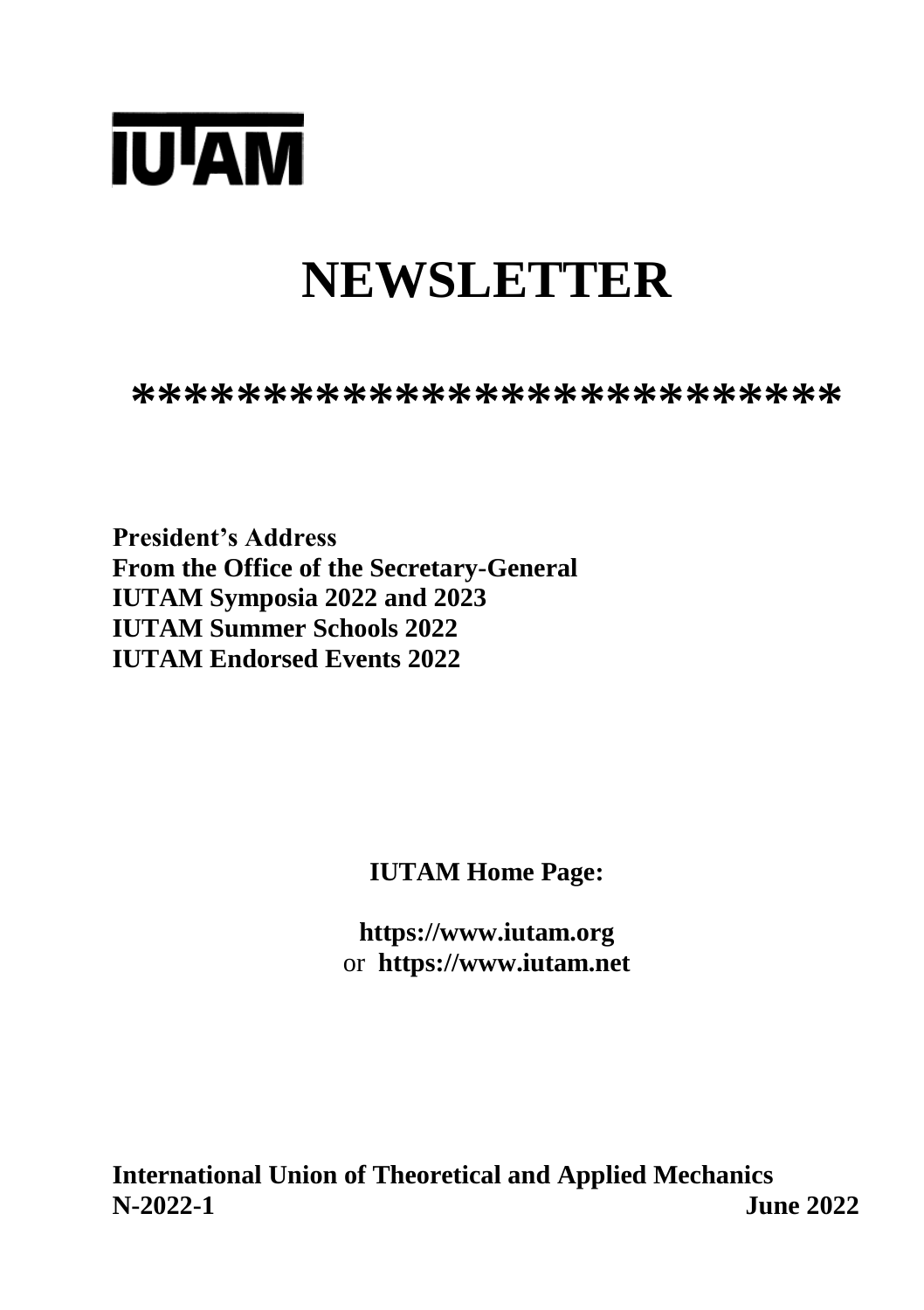#### **President's Address**

IUTAM finds itself at a cross-roads. As we emerge from the covid pandemic, there are challenges on a global scale that need to be faced. The challenge for mechanics is to remain a vibrant and important subject by linking up with new sciences and new activities. At its next Congress, ICTAM 2024, IUTAM celebrates 100 years of existence since the First International Congress of Applied Mechanics in Delft in 1924. This was the first congress where 207 Scientists from both solid and fluid mechanics got together and nucleated both ICTAM and IUTAM as we know them today. The press release for this congress included the paragraph: *This congress, therefore, has more than the usual meaning. So far as it demonstrates the flowering of applied mechanics, it demonstrates this postwar period. So far as the most prominent scientists show the many-sidedness of the problems and some of their solutions, it helps in strengthening the old tie between theoretical and applied mechanics. So far as it is the first really international congress in the exact sciences since 1914, it may help in removing the alienation between the researchers of different countries, who – despite everything – have never been able to do without each other.*

These words could have been written in 2022 instead of 1924. IUTAM remains the flagship for a healthy mix of theoretical and applied. Diversity of country and race continue to be central to the successful functioning of IUTAM. But we must continue to embrace Diversity in broader ways including age and gender. I am optimistic that IUTAM has a bright and vibrant future, as evidenced by the large number of symposia and summer schools that are on offer. It has had a fine tradition over its first century, and has the potential to promote mechanics both as a scientific discipline and as way of making the world a better place.

May 2022

Norman Fleck President of IUTAM Cambridge, UK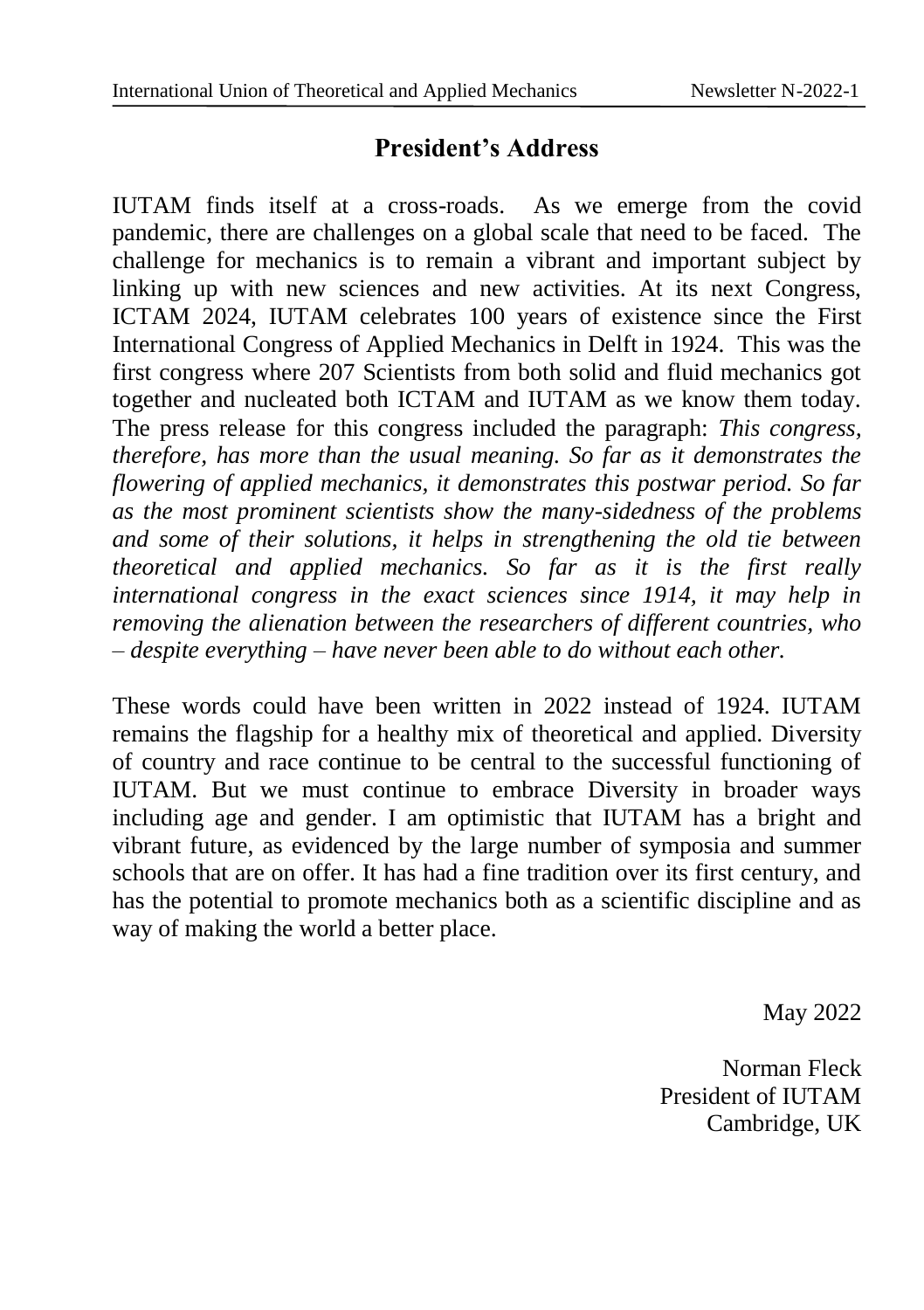# **From the Office of the Secretary-General**

#### *Postponement and change of format of IUTAM events due to COVID-19*

The IUTAM activities in 2022 are still seeing the effects of the COVID-19 pandemic. Out of sixteen IUTAM events originally scheduled for the years 2020 and 2021, three IUTAM Symposia and one IUTAM Special Event were successfully held, all in 2021, either in a virtual or a hybrid format. The majority of the remaining IUTAM events were postponed by their Chairs and local organizers to 2022 and 2023, following the IUTAM Bureau's decisions allowing such postponement. New dates and formats, if available, are announced in the present IUTAM Newsletter. Please consult the IUTAM website for up-to-date information about all IUTAM events.

#### *Summer 2022 meetings of the IUTAM General Assembly, Bureau, Congress Committee, and Executive Committee of the Congress Committee*

The summer 2022 meetings of the IUTAM bodies will be held from 21 to 24 August 2022 in Cambridge, UK. The exact schedule and other details of the meetings can be found on [the event's website.](https://multilat.eng.cam.ac.uk/)

#### *Call for proposals for IUTAM Symposia and Summer Schools 2024-2025*

The online submission of proposals for IUTAM Symposia and IUTAM Summer Schools for the years 2024 and 2025 closed on 31 March 2022. In total, 29 proposals for IUTAM Symposia and 3 proposals for IUTAM Summer Schools have been received. The submissions have been evaluated by the IUTAM Symposia Panels and the final decisions will be made by the General Assembly of IUTAM during its meeting in Cambridge, UK on 22- 23 August 2022.

#### *IUTAM Report 2021*

The IUTAM Report 2021 is now available online: <https://iutam.org/wp-content/uploads/2022/06/Annual-Report-2021.pdf> . Printed versions are freely available upon request.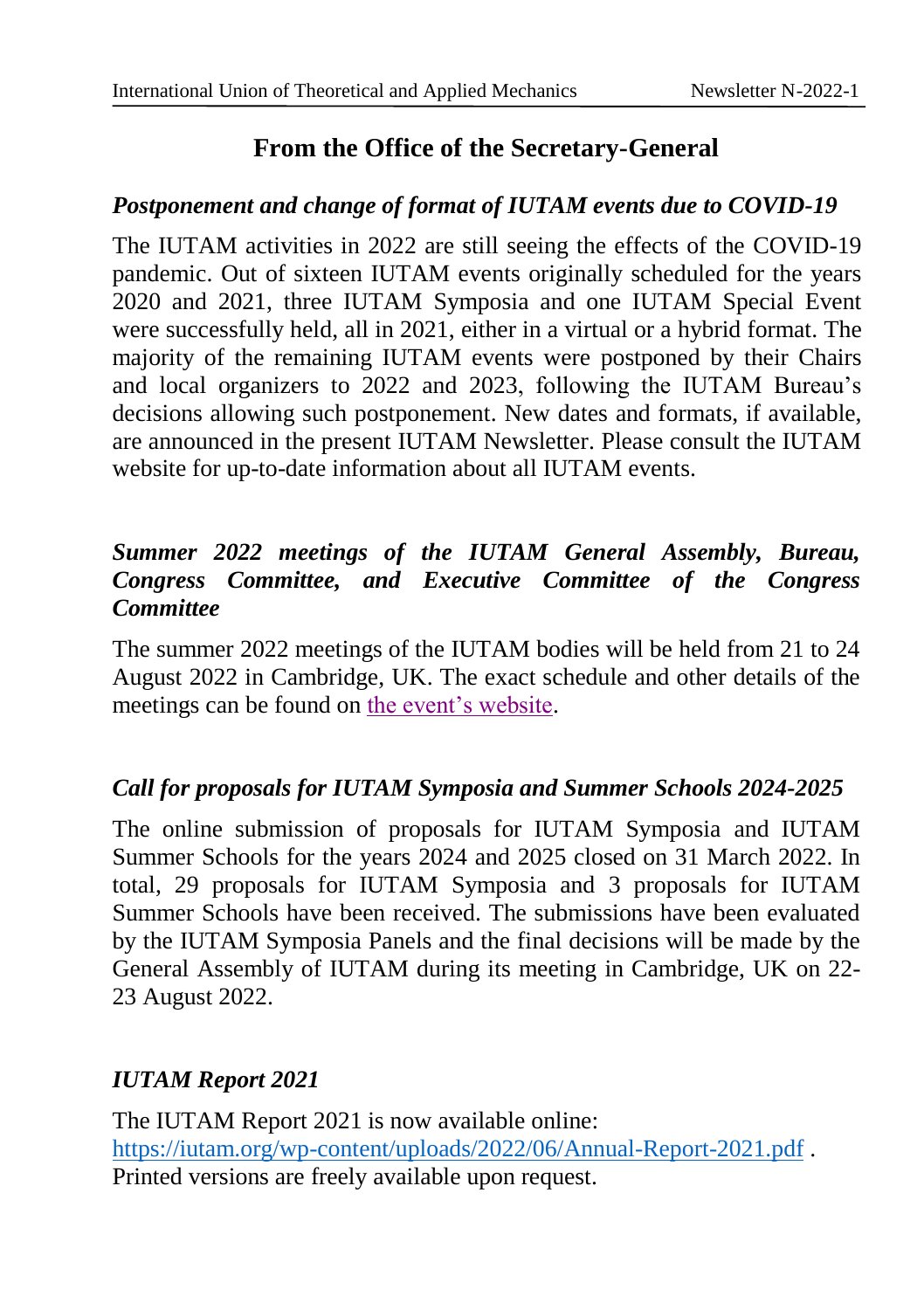#### *Symposia proceedings*

Since 2018, if the organizers of an IUTAM Symposium decide to publish proceedings, the recommended form of publication is the [IUTAM](https://www.springer.com/series/7695)  [Bookseries](https://www.springer.com/series/7695) by Springer. This is an opportunity to leave a published legacy of a meeting, regardless of whether it is an in-person or a virtual event. Seven volumes (nos. 33–39) of the Series have already been published since 2018.

June 2022

Henryk Petryk Secretary-General of IUTAM Warsaw, Poland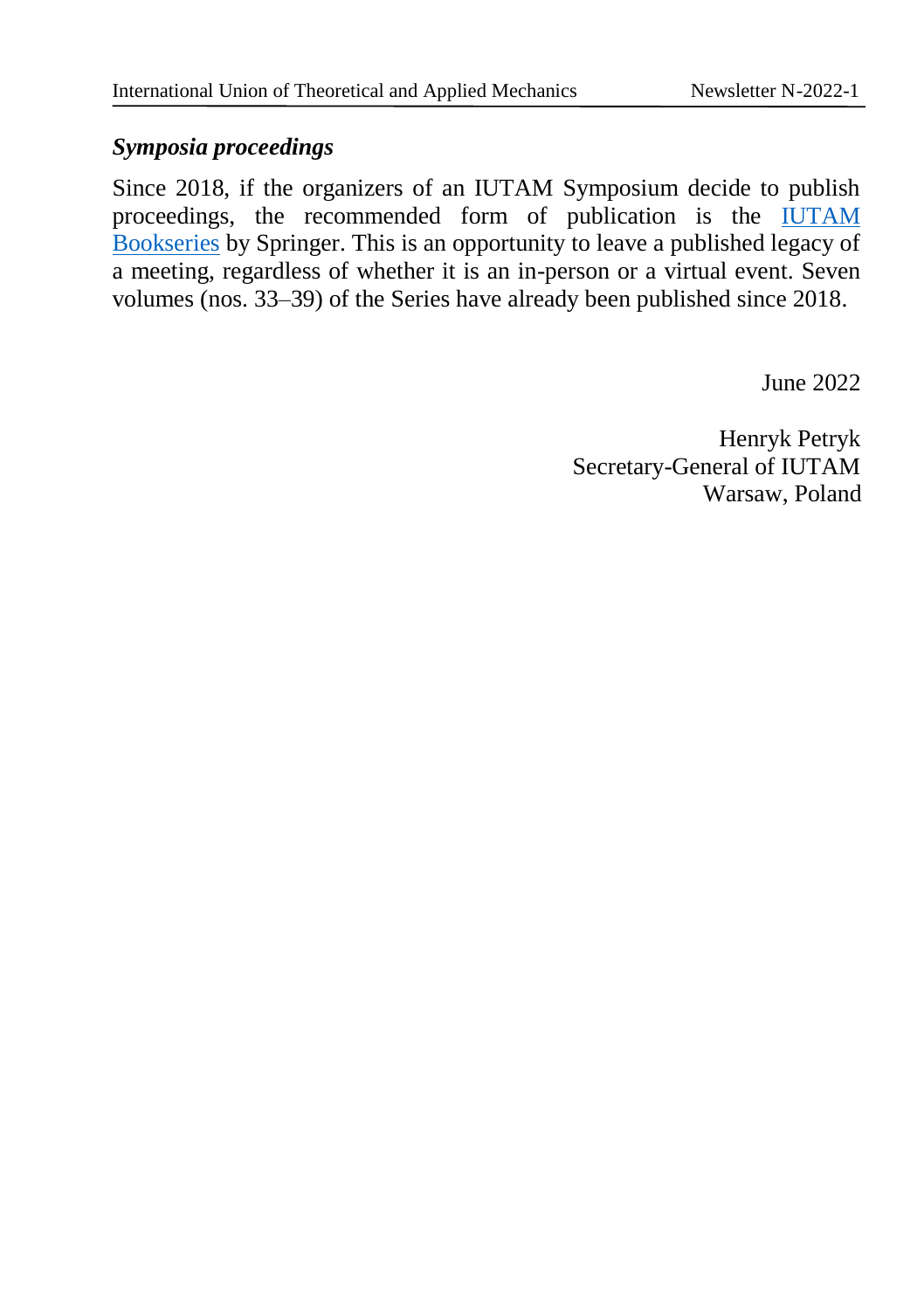# **IUTAM Symposia 2022**

| $22-1 = GA.20-10$ | <b>IUTAM Symposium on Enhancing material</b><br>performance by exploiting instabilities and damage<br>evolution |
|-------------------|-----------------------------------------------------------------------------------------------------------------|
| Place:            | Warsaw, Poland                                                                                                  |
| Date:             | June $5 -$ June 10, 2022                                                                                        |
| Chair:            | Prof. K. Kowalczyk-Gajewska                                                                                     |
|                   | Institute of Fundamental Technological Research                                                                 |
|                   | Polish Academy of Sciences                                                                                      |
|                   | Pawinskiego 5B                                                                                                  |
|                   | 02-106 Warsaw, Poland                                                                                           |
|                   | Email: kkowalcz@ippt.pan.pl                                                                                     |
| Co-Chair:         | Prof. A. Srivastava                                                                                             |
|                   | Texas A&M University                                                                                            |
|                   | College Station, USA                                                                                            |
|                   | Email: ankit.sri@tamu.edu                                                                                       |
| Website:          | http://iutam2022warsaw.ippt.pan.pl/                                                                             |

IUTAM Representative on Scientific Committee: Prof. H. Petryk

#### **22-2 = GA.20-02 IUTAM Symposium on Data-driven modeling and optimization in fluid mechanics**

| Aarhus, Denmark                       |
|---------------------------------------|
| June $15 -$ June 17, 2022             |
| Prof. J.N. Sørensen                   |
| Technical University of Denmark (DTU) |
| Lyngby, Denmark                       |
| Email: jnso@dtu.dk                    |
| Prof. M. Abkar                        |
| Aarhus University                     |
| Aarhus C, Denmark                     |
| Email: abkar@mpe.au.dk                |
| https://conferences.au.dk/iutam/      |
|                                       |

IUTAM Representative on Scientific Committee: Prof. D. Henningson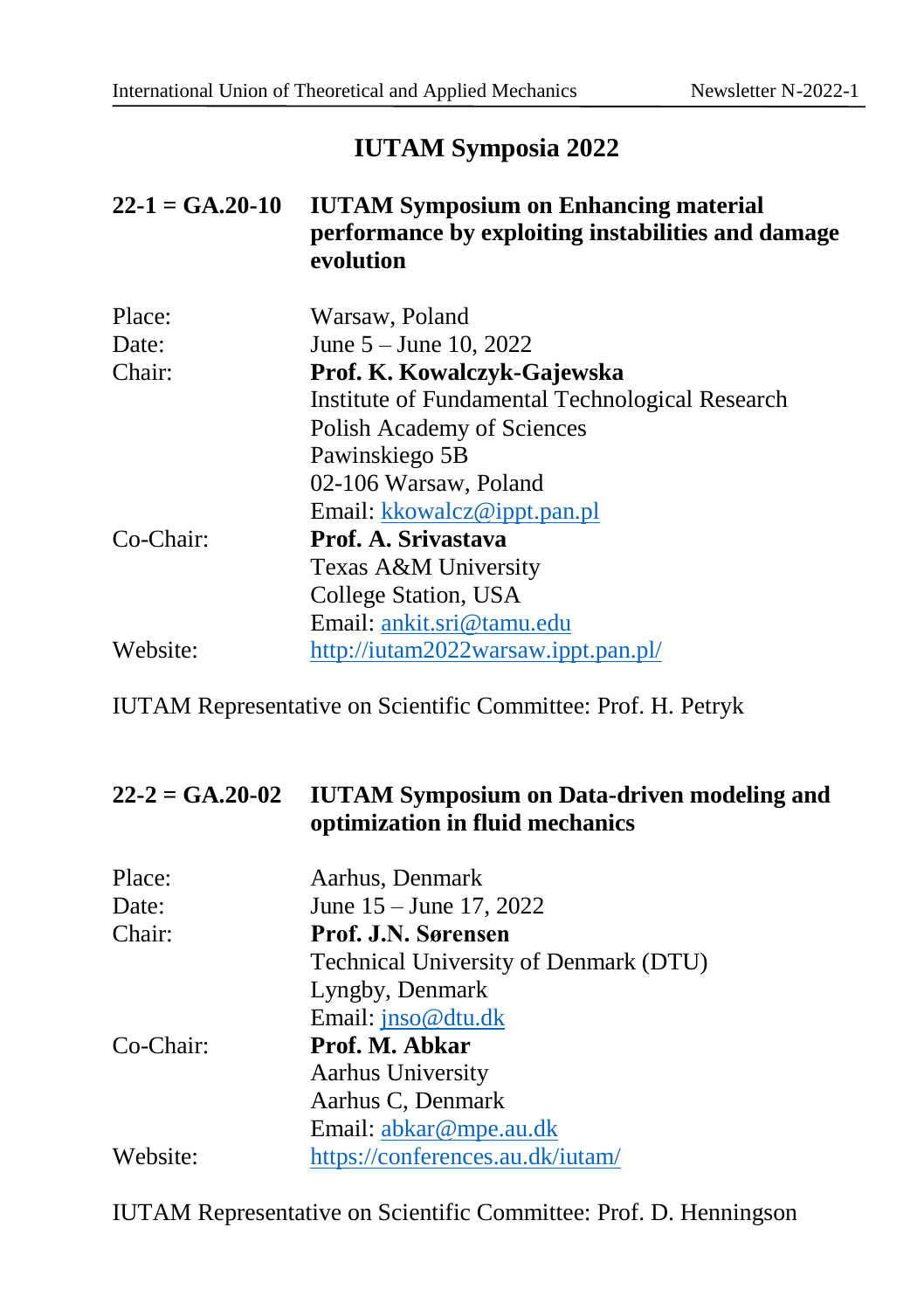#### **22-3 = GA.20-07 IUTAM Symposium on Multiscale architecting of microstructures of solids: mechanics and manufacture**

| Place:   | Beijing, China                            |
|----------|-------------------------------------------|
| Date:    | June $26 -$ June 28, 2022                 |
| Chair:   | Prof. Y. Wei                              |
|          | <b>Institute of Mechanics</b>             |
|          | <b>Chinese Academy of Sciences</b>        |
|          | Bei Si Huan Xi Rd #15, Zhongguancun       |
|          | 100190 Beijing, China                     |
|          | Email: yujie_wei@lnm.imech.ac.cn          |
| Website: | http://iutam2022-mams-mm.csp.escience.cn/ |

IUTAM Representative on Scientific Committee: Prof. N.A. Fleck

| $22-4 = GA.18-01$ | <b>IUTAM Symposium on Particles, drops and bubbles</b><br>in stratified environments |
|-------------------|--------------------------------------------------------------------------------------|
| Place:            | Toulouse, France                                                                     |
| Date:             | July $4 -$ July 7, 2022                                                              |
| Chair:            | Prof. J. Magnaudet                                                                   |
|                   | <b>CNRS &amp; Toulouse University</b>                                                |
|                   | Institut de Mécanique des Fluides de Toulouse                                        |
|                   | Allée Camille Soula                                                                  |
|                   | 31400 Toulouse, France                                                               |
|                   | Email: $\text{magnau}\n\omega$ imft.fr                                               |
| Website:          | https://iutam-imft-2020.sciencesconf.org/                                            |

IUTAM Representative on Scientific Committee: Prof. A.P.S. Freire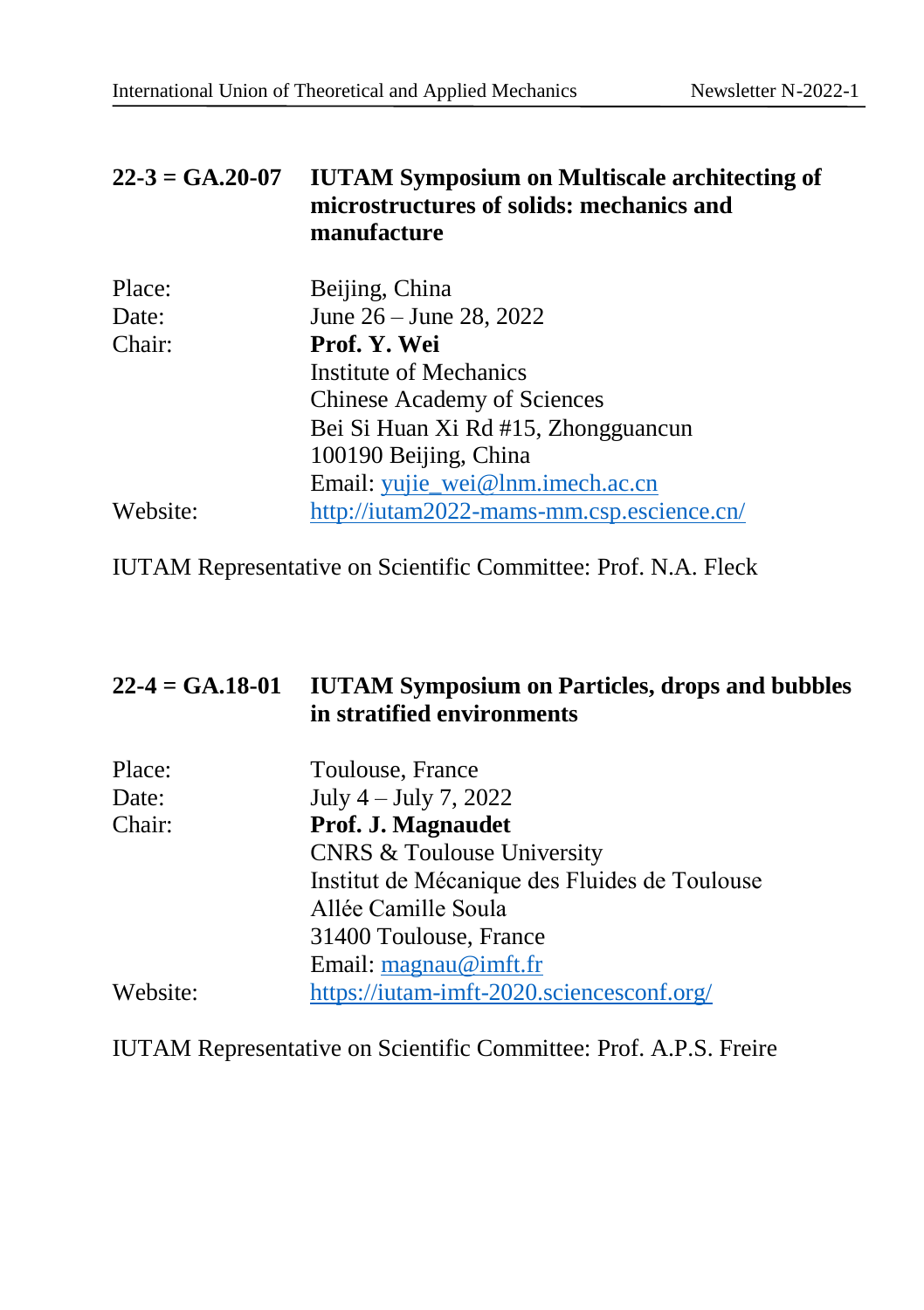| $22-5 = GA.20-13$ | <b>IUTAM Symposium on Optimal design and control</b>  |
|-------------------|-------------------------------------------------------|
|                   | of multibody systems – adjoint methods, alternatives, |
|                   | and bevond                                            |

| Place:   | Hamburg, Germany                             |
|----------|----------------------------------------------|
| Date:    | July 18 - July 21, 2022                      |
| Chair:   | Prof. A. Held                                |
|          | Hamburg University of Technology (TUHH)      |
|          | Institute of Mechanics and Ocean Engineering |
|          | Eißendorfer Straße 42                        |
|          | 21073 Hamburg, Germany                       |
|          | Email: alexander.held@tuhh.de                |
| Website: | https://www.tuhh.de/alt/mum/iutam-symposium- |
|          | 2022.html                                    |

IUTAM Representative on Scientific Committee: Prof. P. Eberhard

| $22-6 = GA.20-01$ | <b>IUTAM Symposium: From Stokesian suspension</b><br>dynamics to particulate flows in turbulence |
|-------------------|--------------------------------------------------------------------------------------------------|
| Place:            | Toulouse, France                                                                                 |
| Date:             | August 29 – September 2, 2022                                                                    |
| Chair:            | Prof. M. Maxey                                                                                   |
|                   | <b>Brown University</b>                                                                          |
|                   | Providence, USA                                                                                  |
|                   | Email: martin maxey@brown.edu                                                                    |
| Website:          | https://www.imft.fr/from-stokesian-suspension-                                                   |
|                   | dynamics-to-particulate-flows-in-turbulence/                                                     |

IUTAM Representative on Scientific Committee: Prof. D. Lohse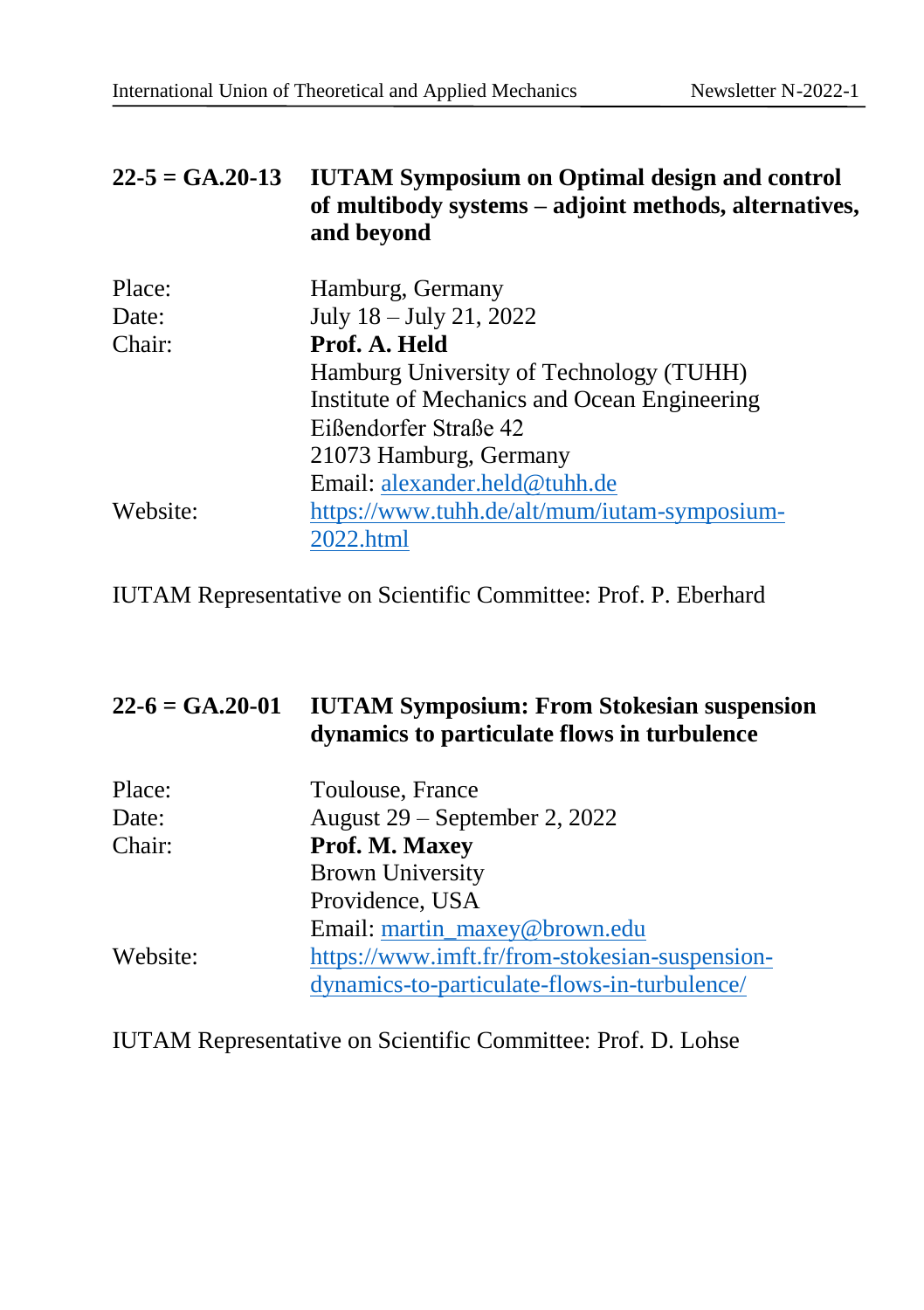#### **22-7 = GA.20-03 IUTAM Symposium on Turbulent/non-turbulent interface in turbulent shear flow**

| Place: | Beijing, China                                   |
|--------|--------------------------------------------------|
| Date:  | October 17 – October 19, 2022                    |
| Chair: | Prof. J. Wang                                    |
|        | <b>Beihang University</b>                        |
|        | Key Laboratory of Fluid Mechanics of Ministry of |
|        | <b>Education of China</b>                        |
|        | 37 Xueyuan Road, Haidian District                |
|        | 100191 Beijing, China                            |
|        | Email: jjwang@buaa.edu.cn                        |

IUTAM Representative on Scientific Committee: Prof. A.P.S. Freire

#### **22-8 = GA.18-12 IUTAM Symposium on Data-driven mechanics**

| Place: | Paris, France                      |
|--------|------------------------------------|
| Date:  | October $26 -$ October 28, 2022    |
| Chair: | Prof. F. Chinesta                  |
|        | Arts et Metiers                    |
|        | 151 Boulevard de l'Hopital         |
|        | 75013 Paris, France                |
|        | Email: Francisco.Chinesta@ensam.eu |

IUTAM Representative on Scientific Committee: Prof. N.A. Fleck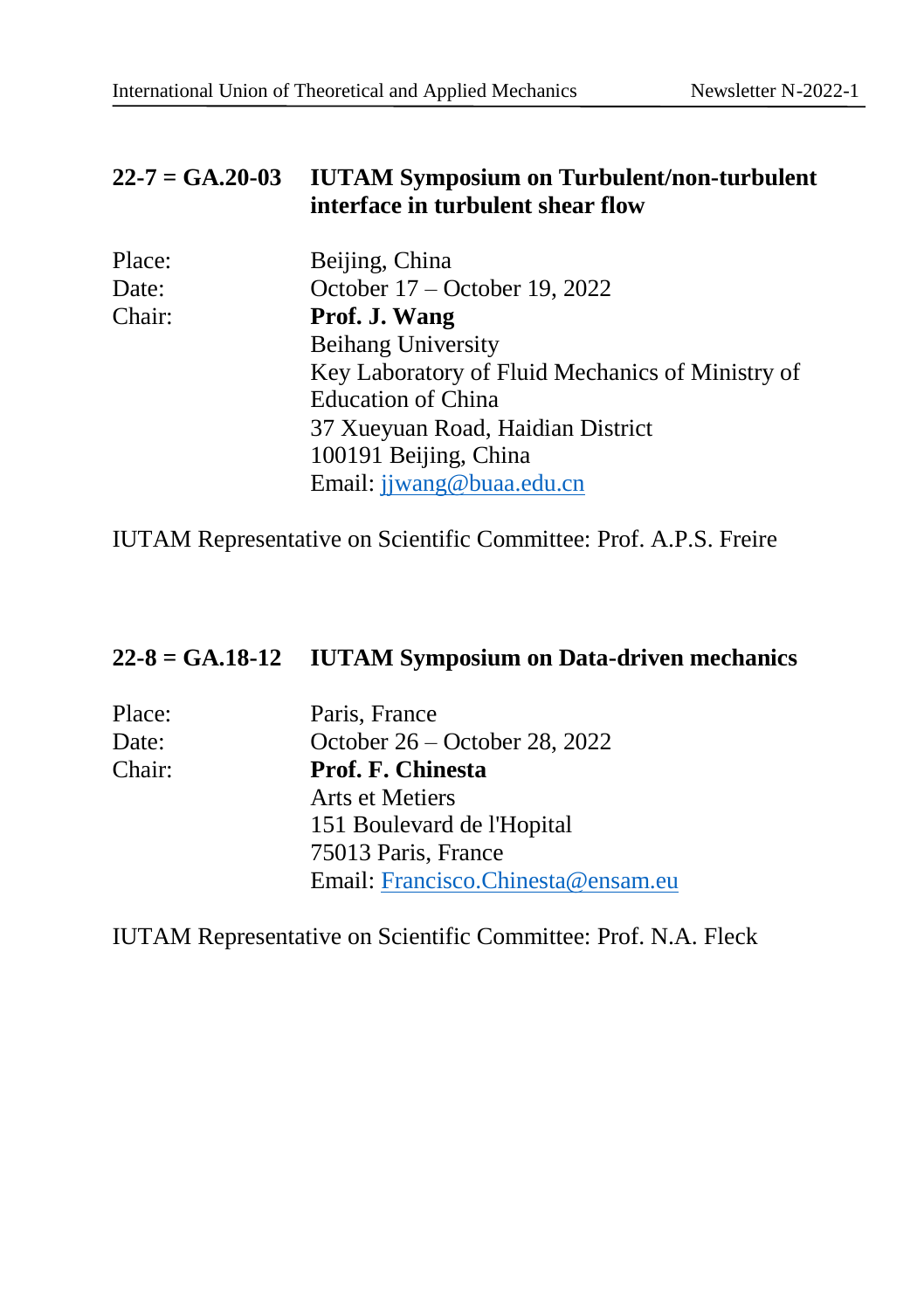#### **22-9 = GA.18-13 IUTAM Symposium on Optimal guidance and control for autonomous systems**

| Place:   | Honolulu, USA                            |
|----------|------------------------------------------|
| Date:    | 2022/2023, no exact dates available yet. |
| Chair:   | Prof. D. Azimov                          |
|          | University of Hawai'i at Manoa           |
|          | 2540 Dole Street, Holmes 202             |
|          | 96822 Honolulu, USA                      |
|          | Email: azimov@hawaii.edu                 |
| Website: | https://manoa.hawaii.edu/ISOGCAS2020/    |

IUTAM Representative on Scientific Committee: Prof. P. Eberhard

### **22-10 = GA.18-14 IUTAM Symposium on Multiphysics analysis of wave propagation in electronic device structures**

| Place: | Ningbo, China                                  |
|--------|------------------------------------------------|
| Date:  | 2022/2023, no exact dates available yet.       |
| Chair: | Prof. J. Wang                                  |
|        | Ningbo University                              |
|        | School of Mechanical Engineering and Mechanics |
|        | 818 Fenghua Road                               |
|        | 315211 Ningbo, China                           |
|        | Email: wangji@nbu.edu.cn                       |

IUTAM Representative on Scientific Committee: Prof. H. Gao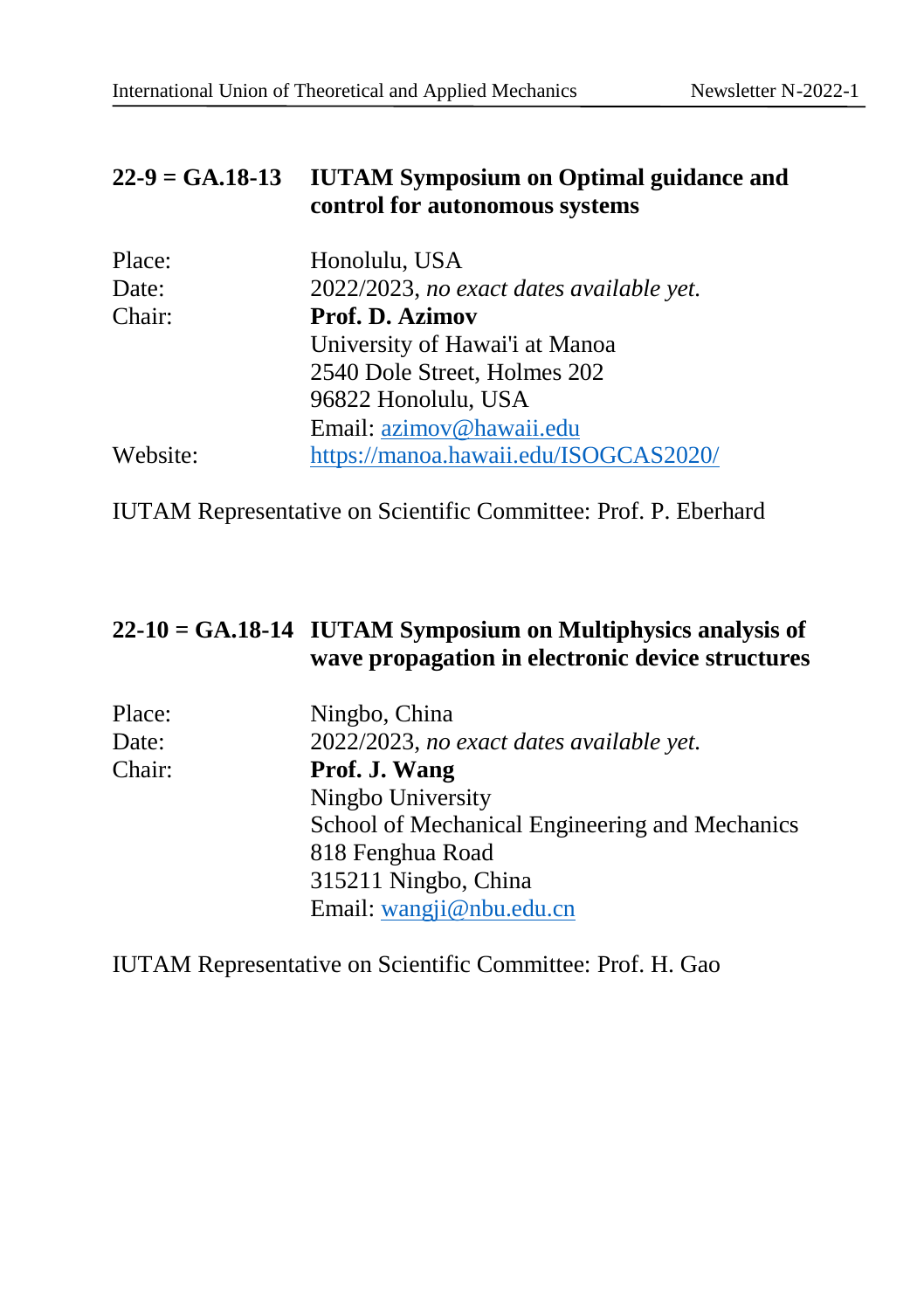#### **22-11 = GA.18-15 IUTAM Symposium on Mechanics of liquid crystal elastomers**

| Place: | Houston, USA                             |
|--------|------------------------------------------|
| Date:  | 2022/2023, no exact dates available yet. |
| Chair: | Prof. P. Sharma                          |
|        | University of Houston                    |
|        | N207 Engineering Building 1              |
|        | 77204-4503 Houston, USA                  |
|        | Email: psharma@Central.UH.EDU            |

IUTAM Representative on Scientific Committee: Prof. B.A. Schrefler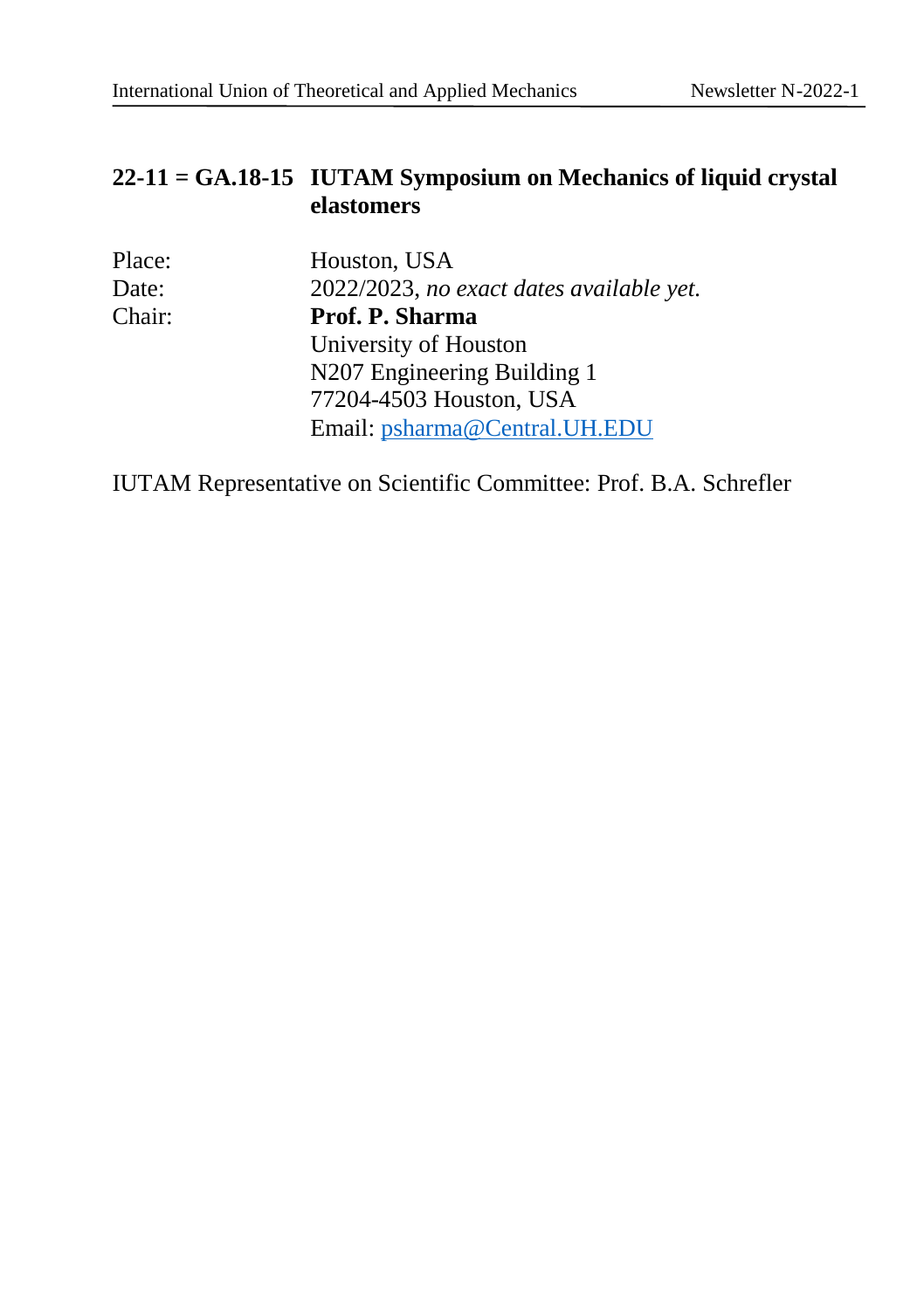# **IUTAM Symposia 2023**

#### **23-1 = GA.18-07 IUTAM Symposium on Ultralarge-scale topology optimization**

| Place:   | Kongens Lyngby, Denmark                    |
|----------|--------------------------------------------|
| Date:    | April 24 - April 26, 2023                  |
| Chair:   | Prof. O. Sigmund                           |
|          | <b>Technical University of Denmark</b>     |
|          | Nils Koppels Allé, building 404            |
|          | 2800 Kongens Lyngby, Denmark               |
|          | Email: sigmund@mek.dtu.dk                  |
| Website: | https://www.conferencemanager.dk/iutam2022 |

IUTAM Representative on Scientific Committee: Prof. V. Tvergaard

#### **23-2 = GA.20-04 IUTAM Symposium on Data-driven nonlinear and stochastic dynamics with the control**

| Place:    | Xi'an, China                                |
|-----------|---------------------------------------------|
| Date:     | June $5 -$ June 9, 2023                     |
| Co-Chair: | Prof. Y. Xu                                 |
|           | Northwestern Polytechnical University       |
|           | <b>School of Mathematics and Statistics</b> |
|           | 127 West Youyi Road                         |
|           | 710072 Xi'an Shaanxi, China                 |
|           | Email: hsux3@nwpu.edu.cn                    |
| Co-Chair: | Prof. J. Kurths                             |
|           | Humboldt-University Berlin                  |
|           | Institute of Physics                        |
|           | Berlin, Germany                             |
|           | Email: juergen.kurths@pik-potsdam.de        |
| Website:  | http://www.iutam2022-xian.com               |

IUTAM Representative on Scientific Committee: Prof. G. Stépán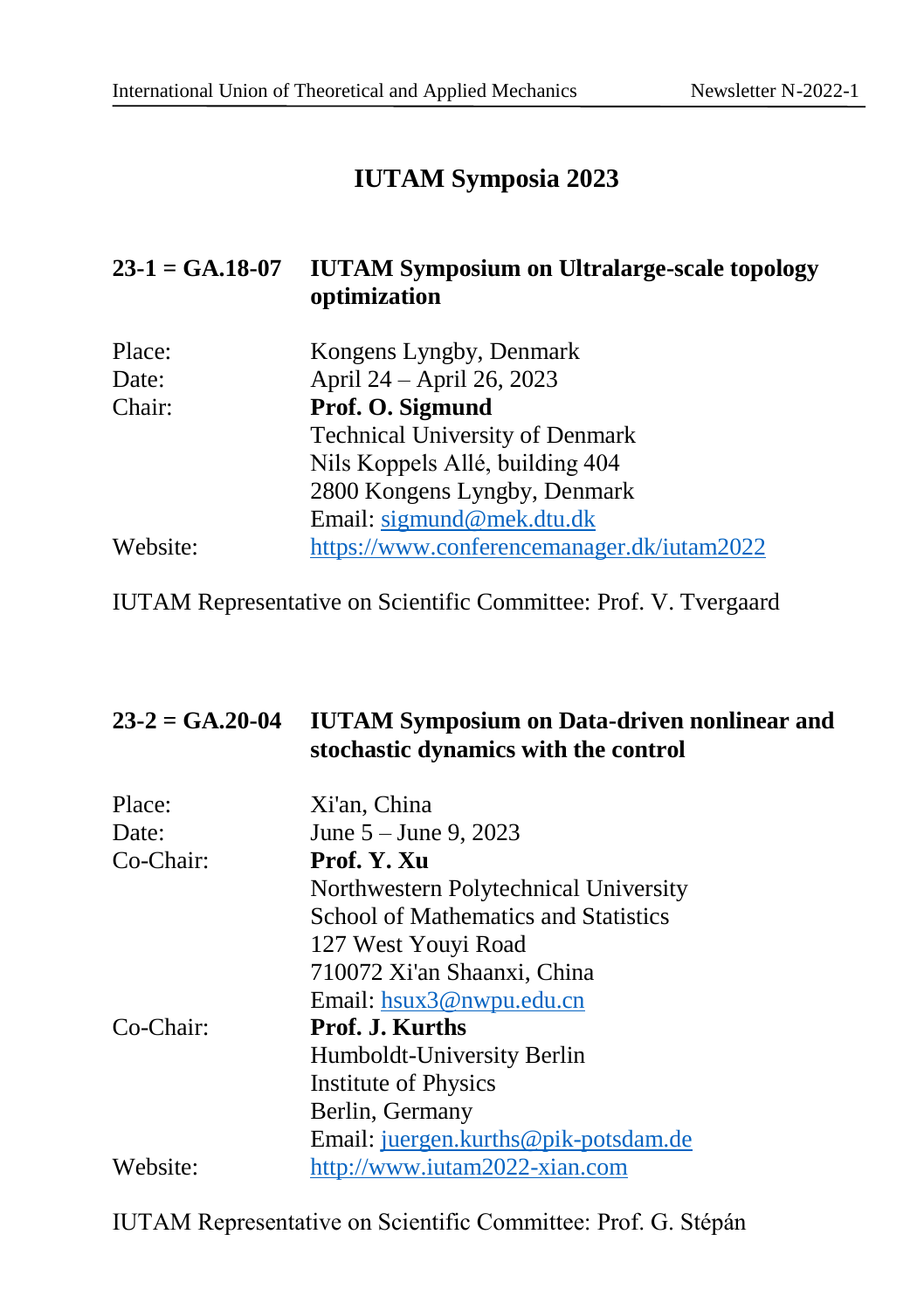#### **23-3 = GA.18-02 IUTAM Symposium on Interface mechanics of complex flows and soft matter**

| Place:    | Beijing, China                                  |
|-----------|-------------------------------------------------|
| Date:     | June $25 -$ June 28, 2023                       |
| Co-Chair: | Prof. H. Duan                                   |
|           | Peking University                               |
|           | Department of Mechanics and Engineering Science |
|           | No.5 Yiheyuan Road, Haidian District            |
|           | 100871 Beijing, China                           |
|           | Email: hlduan@pku.edu.cn                        |
| Co-Chair: | Prof. C. Sun                                    |
|           | <b>Tsinghua University</b>                      |
|           | Beijing, China                                  |
|           | Email: chaosun@tsinghua.edu.cn                  |
| Website:  | http://iutam2020.pku.edu.cn                     |
|           |                                                 |

IUTAM Representative on Scientific Committee: Prof. G. McKinley

#### **23-4 = GA.18-11 IUTAM Symposium on Turbulent structure and particles-turbulence interaction**

| Place:    | Lanzhou, China                                   |
|-----------|--------------------------------------------------|
| Date:     | July $7 -$ July 9, 2023                          |
| Co-Chair: | Prof. X.J. Zheng                                 |
|           | Xidian University                                |
|           | 710126 Xi'an, Shaanxi, China                     |
|           | Email: xjzheng@xidian.edu.cn                     |
| Co-Chair: | Prof. S. Balachandar                             |
|           | University of Florida                            |
|           | Department of Mechanical & Aerospace Engineering |
|           | 231 MAE-A, P.O. Box 116250                       |
|           | Gainesville, FL 32611, USA                       |
|           | Email: bala1s@ufl.edu                            |
| Website:  | http://www.iutamlzu.com/                         |

IUTAM Representative on Scientific Committee: Prof. H.K. Moffatt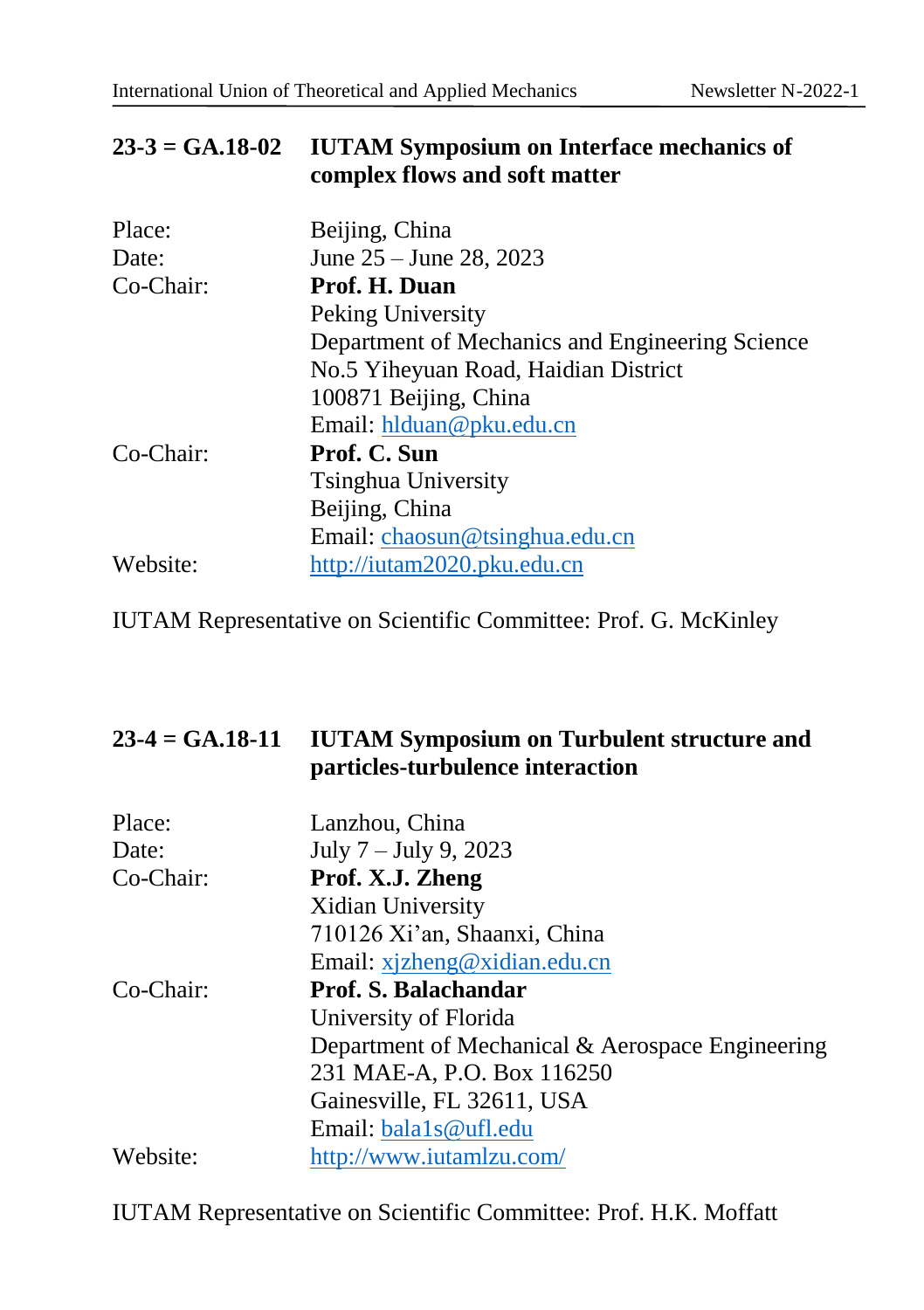#### **23-5 = GA.20-11 IUTAM Symposium on Nonlinear dynamics for design of mechanical systems across different length/time scales**

| Place: | Tsukuba, Japan                   |
|--------|----------------------------------|
| Date:  | July 31 – August 4, 2023         |
| Chair: | Prof. H. Yabuno                  |
|        | University of Tsukuba            |
|        | 1-1-1 Ten-no-dai                 |
|        | 305-8573 Tsukuba, Japan          |
|        | Email: yabuno@esys.tsukuba.ac.jp |

IUTAM Representative on Scientific Committee: Prof. G. Rega

#### **23-6 = GA.20-12 IUTAM Symposium on Creep in structures**

| Place:   | Magdeburg, Germany                       |
|----------|------------------------------------------|
| Date:    | September 18 – September 22, 2023        |
| Chair:   | Prof. H. Altenbach                       |
|          | Otto-von-Guericke-Universitaet Magdeburg |
|          | Institute for Mechanics                  |
|          | Universitaetsplatz 2                     |
|          | 39106 Magdeburg, Germany                 |
|          | Email: holm.altenbach@ovgu.de            |
| Website: | http://www.iutam-symposium.ovgu.de/      |

IUTAM Representative on Scientific Committee: Prof. B.A. Schrefler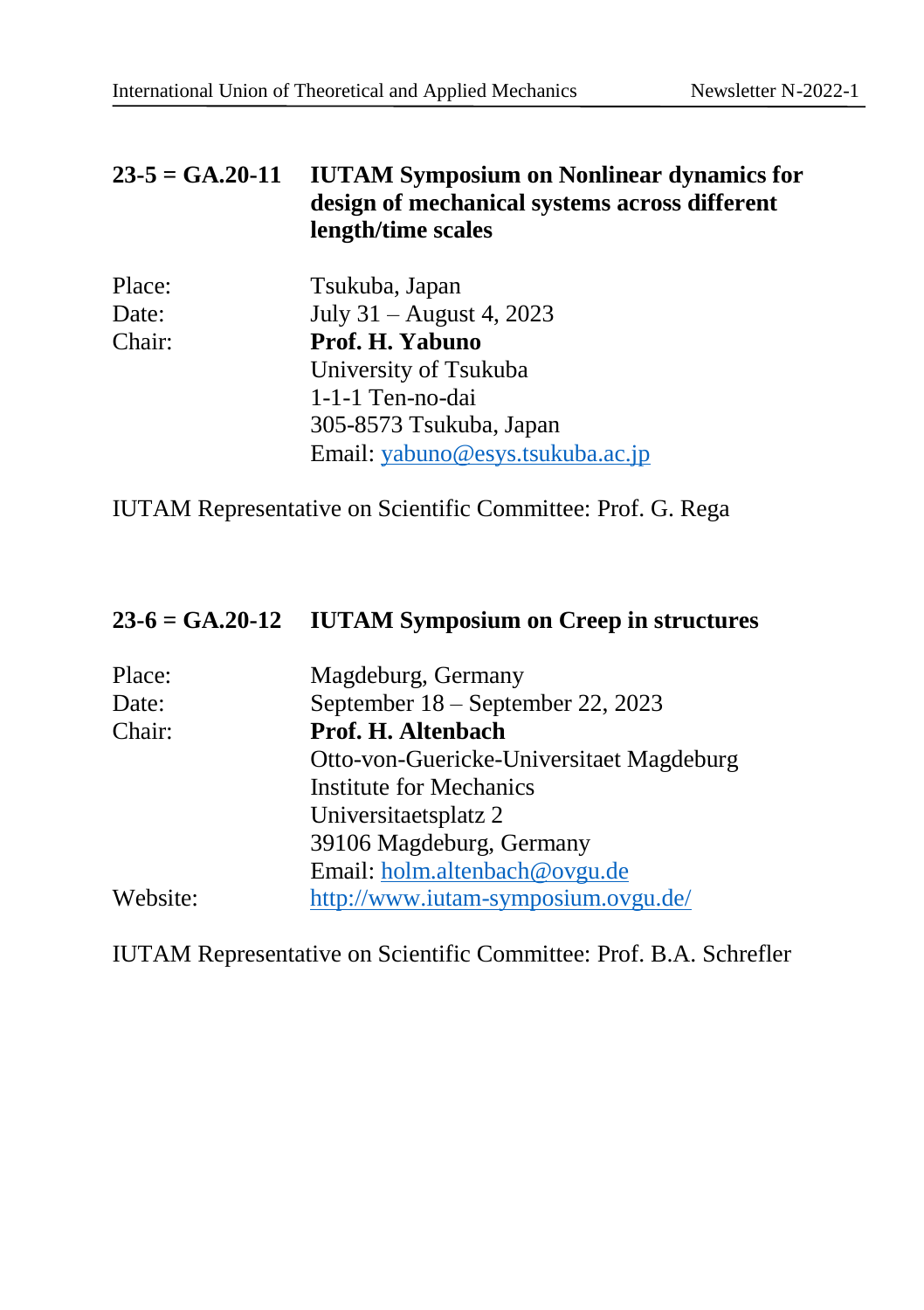#### **23-7 = GA.18-03 IUTAM Symposium on Dynamics and interface phenomena of bubbles and droplets at multiple scales**

| Place: | Tokyo, Japan                        |
|--------|-------------------------------------|
| Date:  | 2023, no exact dates available yet. |
| Chair: | Prof. S. Takagi                     |
|        | The University of Tokyo             |
|        | 7-3-1, Hongo, Bunkyo-ku             |
|        | 113-8656 Tokyo, Japan               |
|        | Email: takagi@mech.t.u-tokyo.ac.jp  |

IUTAM Representative on Scientific Committee: Prof. A.P.S. Freire

#### **23-8 = GA.20-05 IUTAM Symposium on Dynamics of capsules, vesicles and cells in flow**

| Place: | Compiègne, France                          |
|--------|--------------------------------------------|
| Date:  | 2023, no exact dates available yet.        |
| Chair: | Prof. A.-V. Salsac                         |
|        | Université de Technologie de Compiègne     |
|        | Biomechanics and Bioengineering Laboratory |
|        | CS 60319                                   |
|        | 60203 Compiègne, France                    |
|        | Email: a.salsac@utc.fr                     |

IUTAM Representative on Scientific Committee: Prof. T.J. Pedley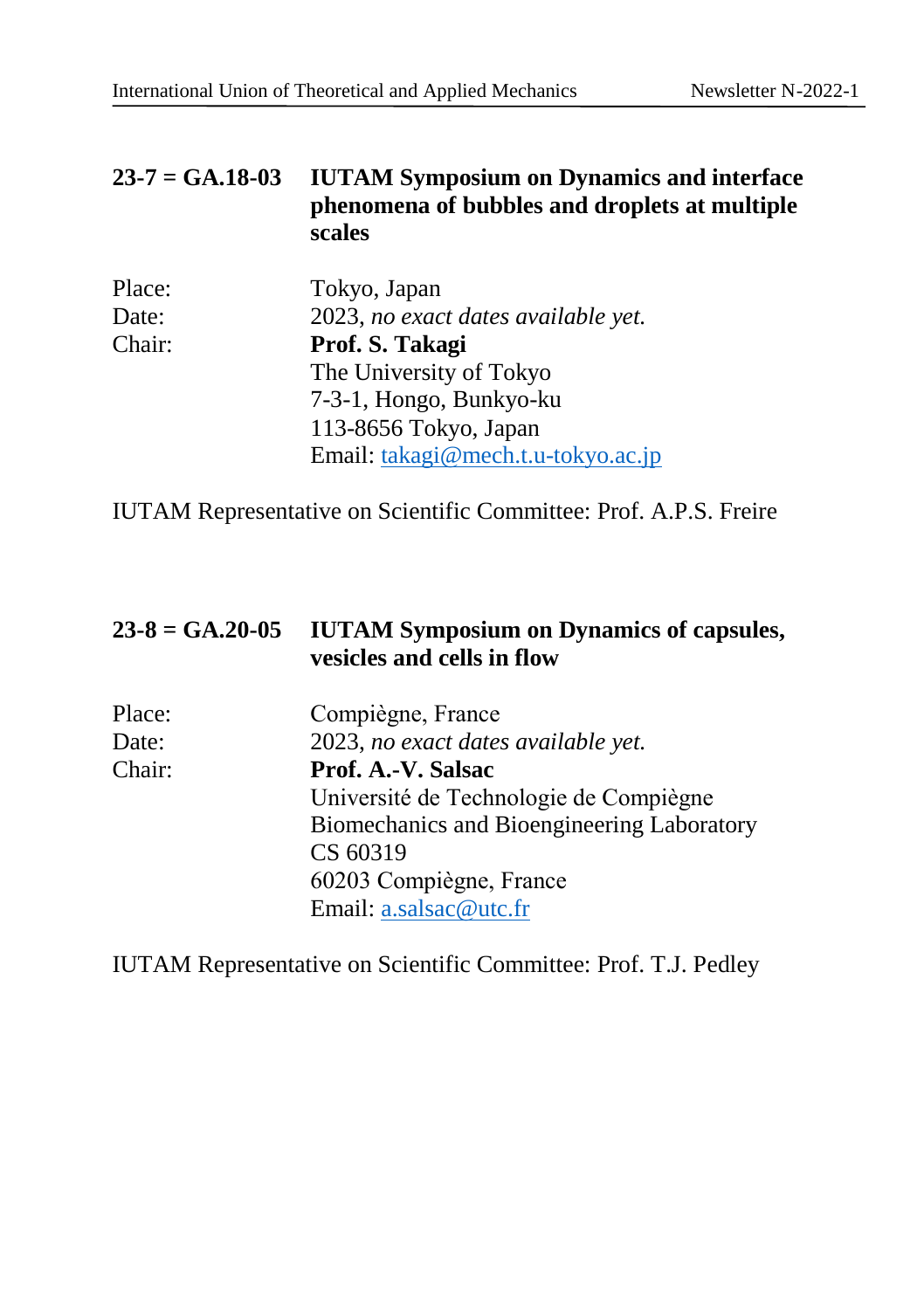#### **23-9 = GA.20-06 IUTAM Symposium on Interfacial effects, gels and cells**

| Place: | Limerick, Ireland                   |
|--------|-------------------------------------|
| Date:  | 2023, no exact dates available yet. |
| Chair: | Prof. J. Huyghe                     |
|        | University of Limerick              |
|        | <b>Bernal Institute</b>             |
|        | AD3.020 Analog Devices building     |
|        | <b>Plassey Park Road</b>            |
|        | IE Limerick, Ireland                |
|        | Email: jacques.huyghe@ul.ie         |

IUTAM Representative on Scientific Committee: Prof. F. Dias

# **23-10 = GA.20-08 IUTAM Symposium on Soft matter mechanics**

| Place:   | Hangzhou, China                     |
|----------|-------------------------------------|
| Date:    | 2023, no exact dates available yet. |
| Chair:   | Prof. Y. Huang                      |
|          | Northwestern University             |
|          | Evanston, USA                       |
|          | Email: y-huang@northwestern.edu     |
| Website: | http://www.iutam-smm2022.org/       |

IUTAM Representative on Scientific Committee: Prof. H. Gao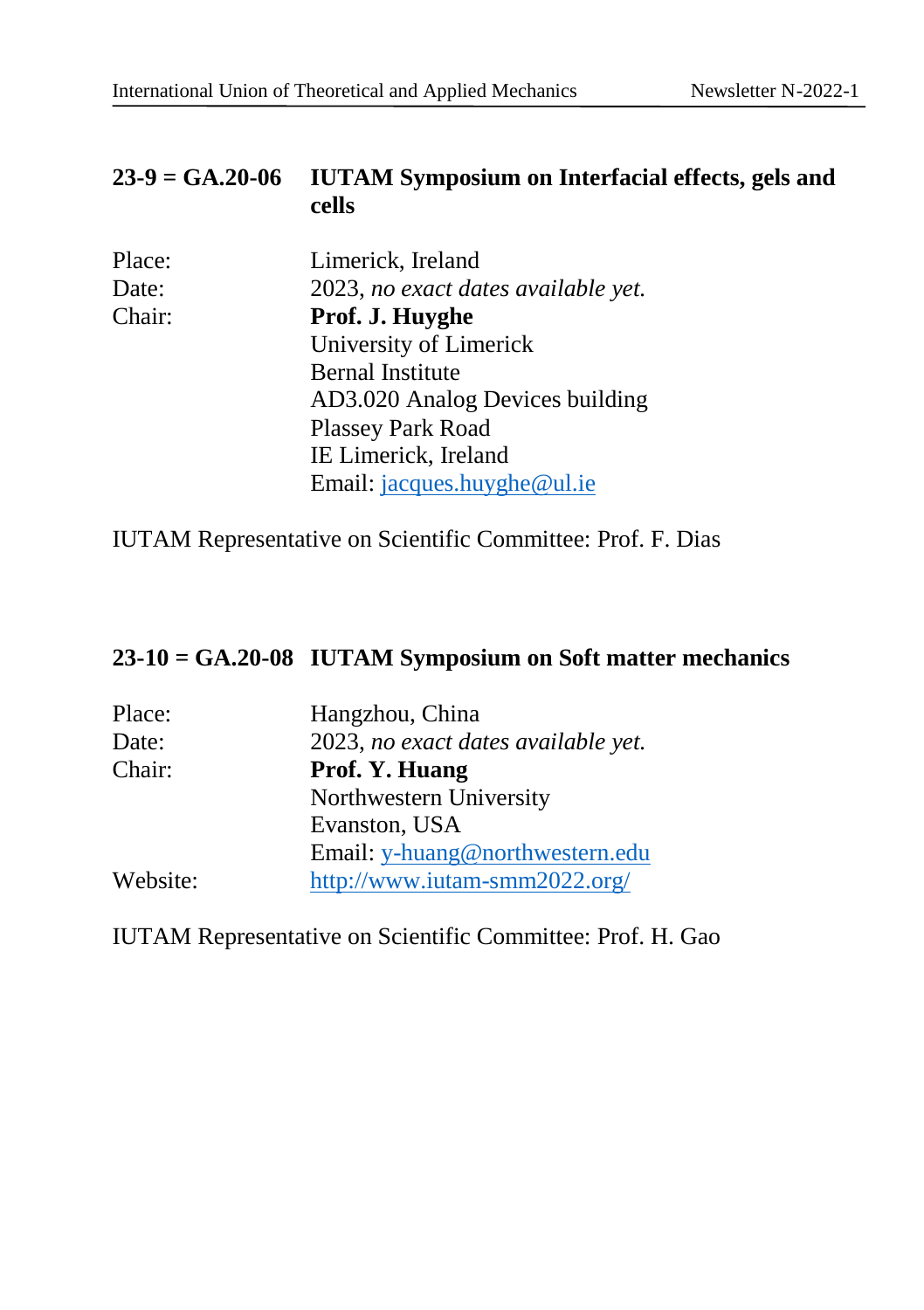#### **23-11 = GA.20-09 IUTAM Symposium on Mechanics of advanced materials and structures with multifield couplings**

| Nanjing, China                      |
|-------------------------------------|
| 2023, no exact dates available yet. |
| Prof. J.N. Reddy                    |
| Texas A&M University                |
| Collegue Station, USA               |
| Email: jnreddy@tamu.edu             |
|                                     |

IUTAM Representative on Scientific Committee: Prof. I.G. Goryacheva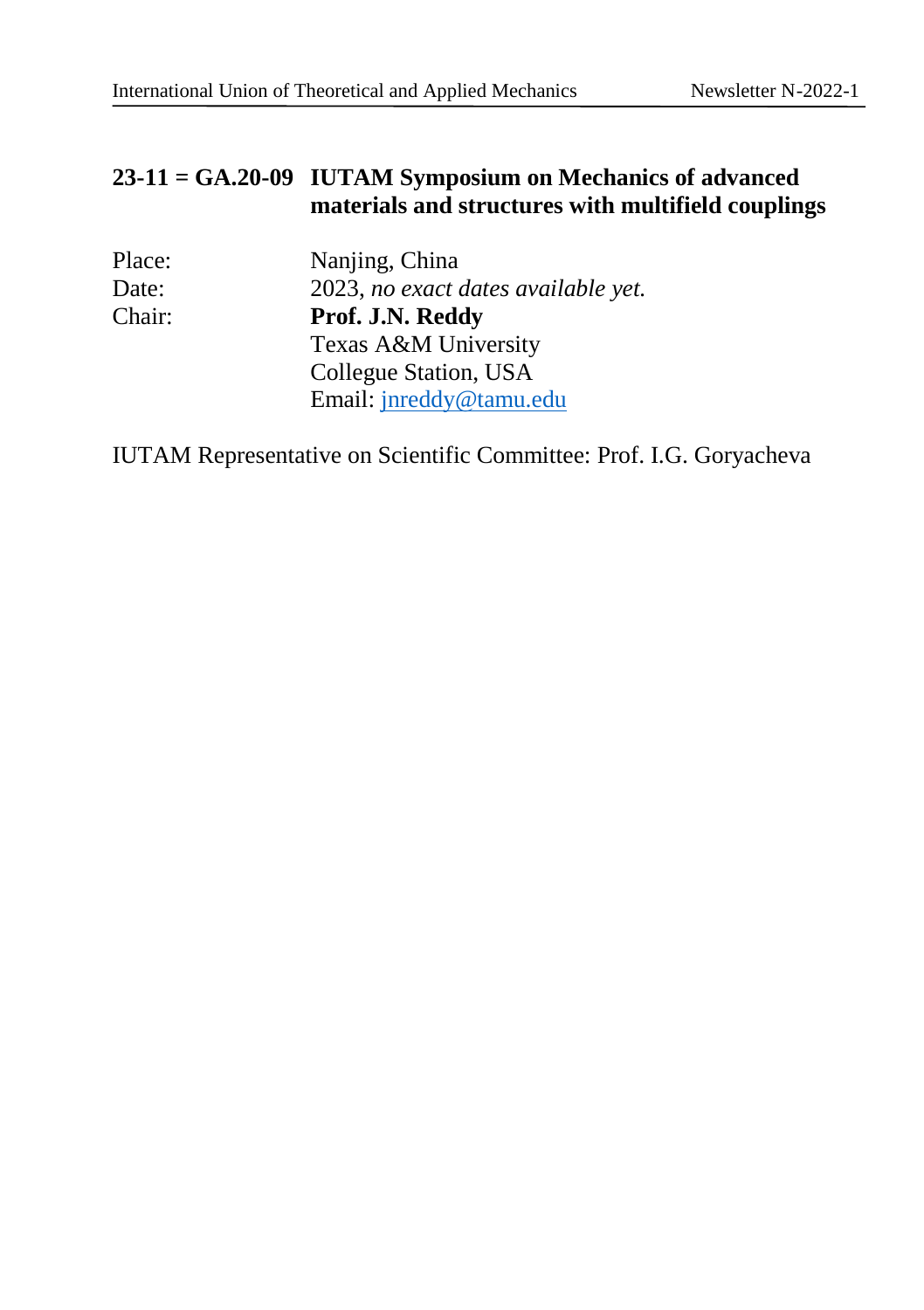# **IUTAM Summer Schools 2022**

# **2022 IUTAM-CISM Summer School on Instability and bifurcation of solids including coupled field phenomena**

| Place:        | Udine, Italy                                      |
|---------------|---------------------------------------------------|
| Event dates:  | June $13 -$ June 17, 2022                         |
| Coordinators: | Prof. R. Ogden                                    |
|               | University of Glasgow                             |
|               | <b>School of Mathematics and Statistics</b>       |
|               | <b>University Place</b>                           |
|               | G12 8SQ Glasgow, UK                               |
|               | Email: Raymond.Ogden@glasgow.ac.uk                |
|               | Prof. L. Dorfmann                                 |
|               | <b>Tufts University</b>                           |
|               | Department of Civil and Environmental Engineering |
|               | 200 College Avenue                                |
|               | Medford, MA 02155, USA                            |
|               | Email: Luis.Dorfmann@tufts.edu                    |
| Website:      | https://www.cism.it/en/activities/courses/C2204/  |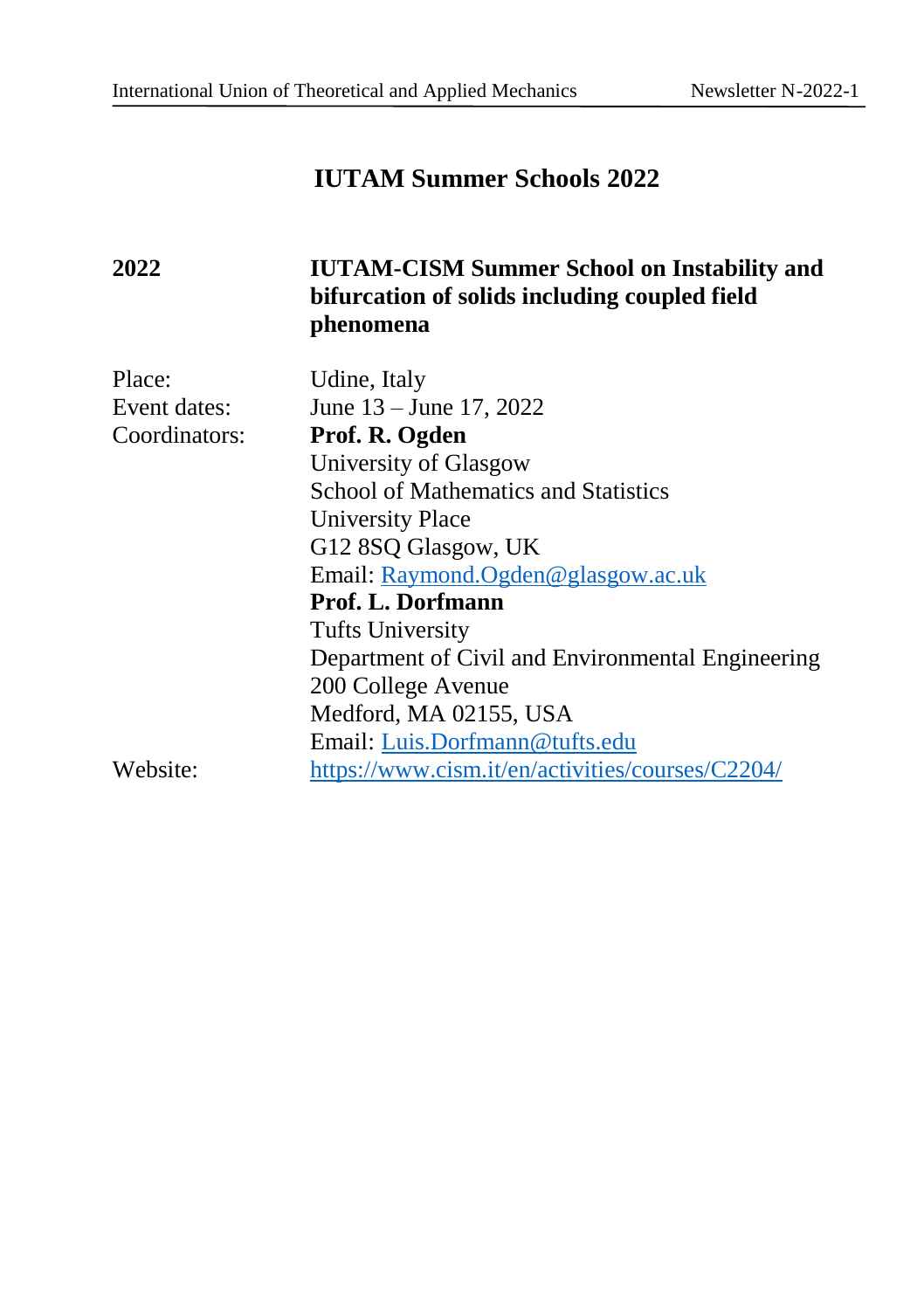#### **2022 IUTAM-CISM Summer School on Convection and deformation in porous media: geophysical and biological flows**

| Place:        | Udine, Italy                                     |
|---------------|--------------------------------------------------|
| Event dates:  | July $11 -$ July 15, 2022                        |
| Coordinators: | <b>Prof. C. MacMinn</b>                          |
|               | University of Oxford                             |
|               | Department of Engineering Science                |
|               | Parks Road                                       |
|               | OX1 3PJ Oxford, UK                               |
|               | Email: christopher.macminn@eng.ox.ac.uk          |
|               | Prof. M. De Paoli                                |
|               | TU Wien                                          |
|               | Institute of Fluid Mechanics and Heat Transfer   |
|               | Wien, Austria                                    |
|               | Email: marco.de.paoli@tuwien.ac.at               |
| Website:      | https://www.cism.it/en/activities/courses/C2207/ |

# **2022 IUTAM-CISM Summer School on Sports physics and technology**

| Place:        | Udine, Italy                                     |
|---------------|--------------------------------------------------|
| Event dates:  | September 19 – September 23, 2022                |
| Coordinators: | Prof. A. Hosoi                                   |
|               | Massachusetts Institute of Technology            |
|               | Department of Mechanical Engineering             |
|               | 77 Massachusetts Avenue                          |
|               | Massachusetts 02139, Cambridge, USA              |
|               | Email: peko@MIT.EDU                              |
|               | Prof. C. Clanet                                  |
|               | LadHyX, Ecole Polytechnique                      |
|               | Palaiseau, France                                |
|               | Email: clanet@ladhyx.polytechnique.fr            |
| Website:      | https://www.cism.it/en/activities/courses/C2211/ |
|               |                                                  |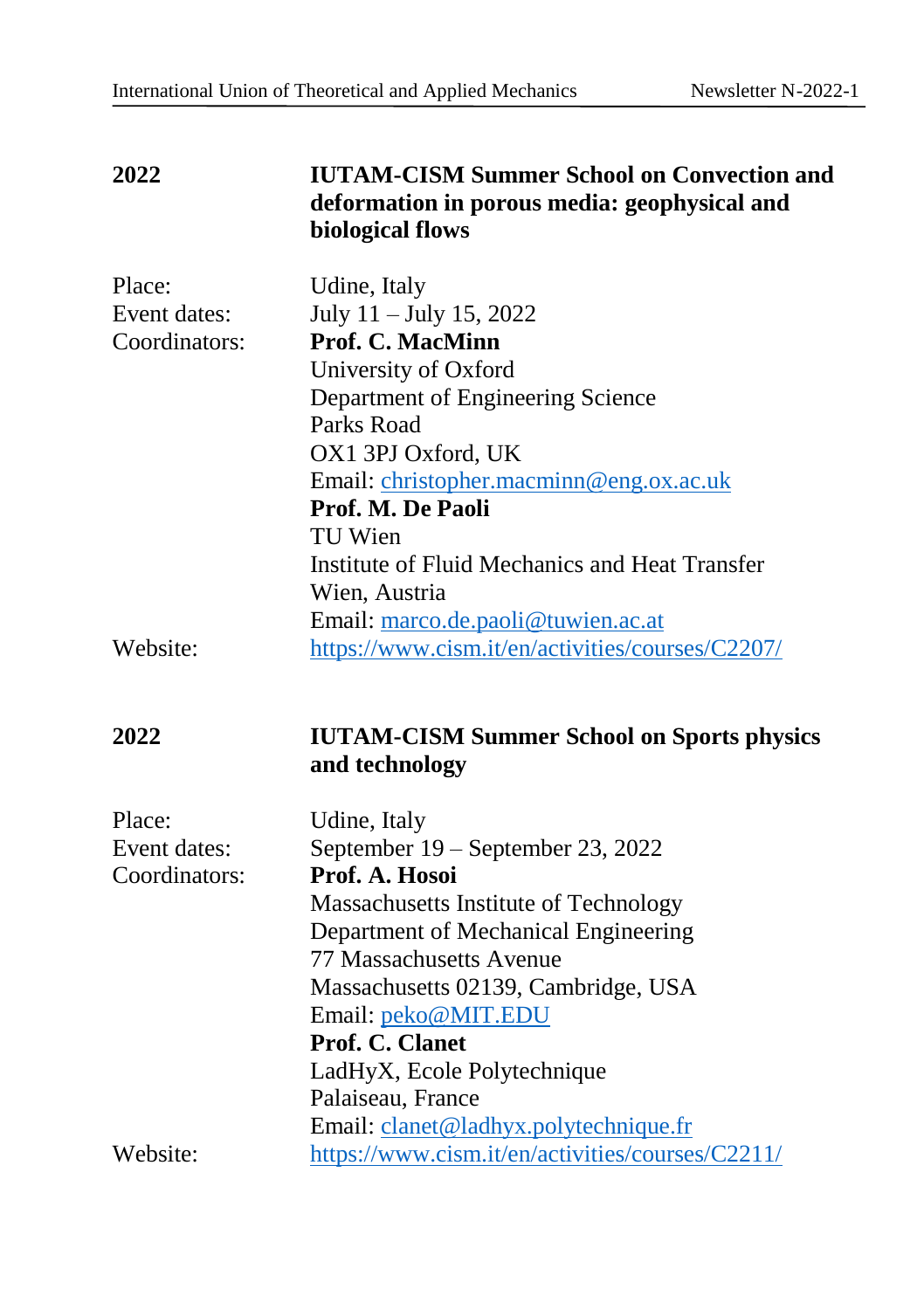# **IUTAM Endorsed Events 2022**

| 2022      | <b>International Conference on Nonlinear Solid Mechanics</b> |
|-----------|--------------------------------------------------------------|
| Place:    | Alghero, Sardinia, Italy                                     |
| Date:     | June 13 – June 16, 2022                                      |
| Co-Chair: | Prof. Marco Amabili                                          |
|           | Email: marco.amabili@mcgill.ca                               |
| Co-Chair: | Prof. Francesco dell'Isola                                   |
|           | Email: francesco.dellisola.aquila@gmail.com                  |
| Website:  | http://www.memocsevents.eu/iconsom2022/                      |

#### **2022 1st International Conference on Mechanics for Global Challenges**

| Place:   | Singapore                     |
|----------|-------------------------------|
| Date:    | June $19 -$ June 24, 2022     |
| Chair:   | Prof. Huajian Gao             |
|          | Email: huajian.gao@ntu.edu.sg |
| Website: | https://icmgc.org/            |

#### **2022 11th European Solid Mechanics Conference**

| Place:   | Galway, Ireland                  |
|----------|----------------------------------|
| Date:    | July $4 -$ July 8, 2022          |
| Chair:   | Prof. Peter E. McHugh            |
|          | Email: peter.mchugh@nuigalway.ie |
| Website: | http://www.esmc2022.org/         |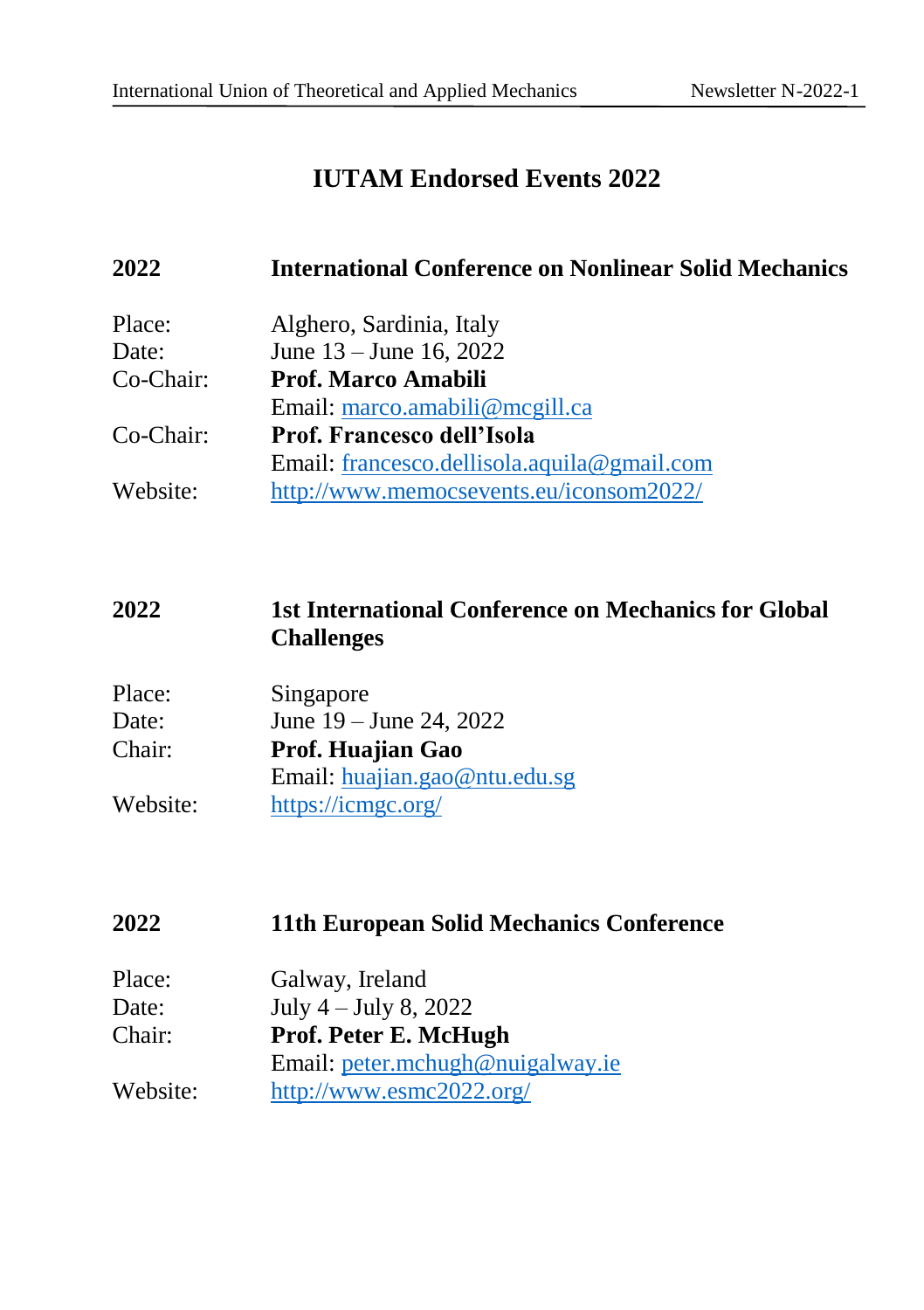#### **2022 6th Joint International Conference on Multibody System Dynamics and 10th Asian Conference on Multibody Dynamics**

| Place:    | New Delhi, India                |
|-----------|---------------------------------|
| Date:     | October 16 – October 20, 2022   |
| Chair:    | Prof. Subir Kumar Saha          |
|           | Email: saha@mech.iitd.ac.in     |
| Co-Chair: | Prof. Rama Krishna K            |
|           | Email: rkk@mech.iitd.ac.in      |
| Website:  | http://imsdacmd2020.iitd.ac.in/ |

*ANNOUNCEMENT from the Committee on Space Research (COSPAR), an affiliated body of the International Science Council (ISC):*

#### **2022 44th Scientific Assembly of the Committee on Space Research (COSPAR) and Associated Events "COSPAR 2022"**

| Place:   | Athens, Greece                  |
|----------|---------------------------------|
| Date:    | July $16 -$ July 24, 2022       |
| Contact: | cospar@cosparhq.ones.fr         |
|          | https://www.cospar-assembly.org |

Abstract Deadline: Mid-February 2022 Topics:

Approximately 140 meetings covering the fields of COSPAR Scientific Commissions (SC) and Panels – details available on the website [https://www.cospar-assembly.org](https://www.cospar-assembly.org/) .

Selected papers published in Advances in Space Research and Life Sciences in Space Research, fully refereed journals with no deadlines open to all submissions in relevant fields.